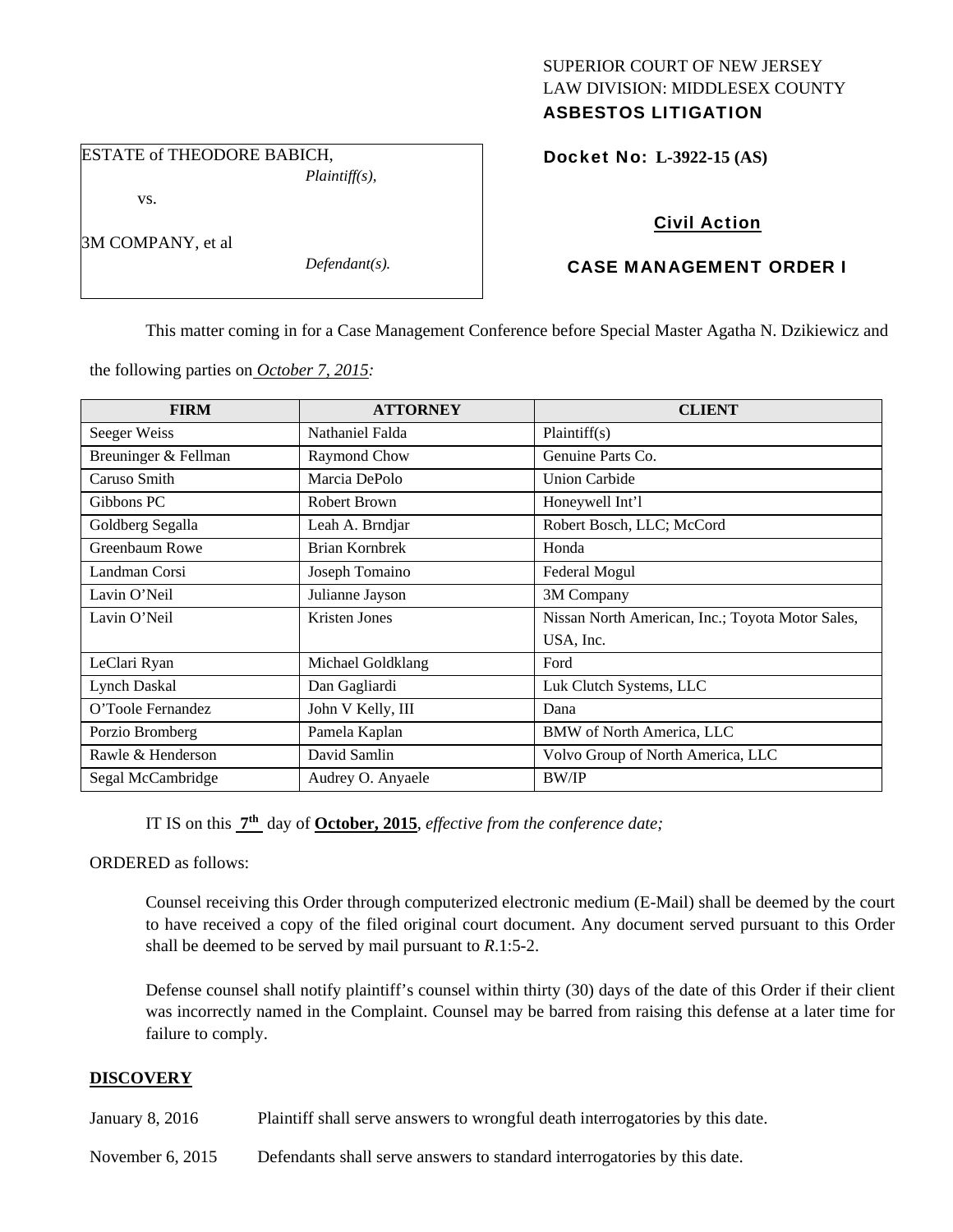| December 7, 2015 | Defendants shall serve answers to supplemental interrogatories and document requests by<br>this date.                                                                                                       |
|------------------|-------------------------------------------------------------------------------------------------------------------------------------------------------------------------------------------------------------|
| December 7, 2015 | Defendants shall propound supplemental interrogatories and document requests by this date.                                                                                                                  |
| January 8, 2016  | Plaintiff shall serve answers to supplemental interrogatories and document requests by this<br>date.                                                                                                        |
| March 31, 2016   | Fact discovery, including depositions, shall be completed by this date. Plaintiff's counsel<br>shall contact the Special Master within one week of this deadline if all fact discovery is not<br>completed. |
| April 29, 2016   | Depositions of corporate representatives shall be completed by this date.                                                                                                                                   |

## **EARLY SETTLEMENT**

May 13, 2016 Settlement demands shall be served on all counsel and the Special Master by this date.

#### **SUMMARY JUDGMENT MOTION PRACTICE**

- May 13, 2016 Plaintiff's counsel shall advise, in writing, of intent not to oppose motions by this date.
- May 27, 2016 Summary judgment motions shall be filed no later than this date.
- June 24, 2016 Last return date for summary judgment motions.

### **MEDICAL DEFENSE**

- November 6, 2015 Plaintiff shall serve executed medical authorizations by this date.
- December 4, 2015 Plaintiff shall serve medical expert reports by this date.
- December 4, 2015 **Upon request by defense counsel**, plaintiff is to arrange for the transfer of pathology specimens and x-rays, if any, by this date.
- August 31, 2016 Defendants shall identify its medical experts and serve medical reports, if any, by this date. **In addition, defendants shall notify plaintiff's counsel (as well as all counsel of record) of a joinder in an expert medical defense by this date.**

### **LIABILITY EXPERT REPORTS**

July 15, 2016 Plaintiff shall identify its liability experts and serve liability expert reports or a certified expert statement by this date or waive any opportunity to rely on liability expert testimony.

August 31, 2016 Defendants shall identify its liability experts and serve liability expert reports, if any, by this date or waive any opportunity to rely on liability expert testimony.

#### **ECONOMIST EXPERT REPORTS**

July 15, 2016 Plaintiff shall identify its expert economists and serve expert economist report(s), if any, by this date or waive any opportunity to rely on economic expert testimony.

\_\_\_\_\_\_\_\_\_\_\_\_\_\_\_\_\_\_\_\_\_\_\_\_\_\_\_\_\_\_\_\_\_\_\_\_\_\_\_\_\_\_\_\_\_\_\_\_\_\_\_\_\_\_\_\_\_\_\_\_\_\_\_\_\_\_\_\_\_\_\_\_\_\_\_\_\_\_\_\_\_\_\_\_\_\_\_\_\_\_\_\_\_\_\_\_\_\_\_\_\_\_\_\_\_\_\_\_\_\_